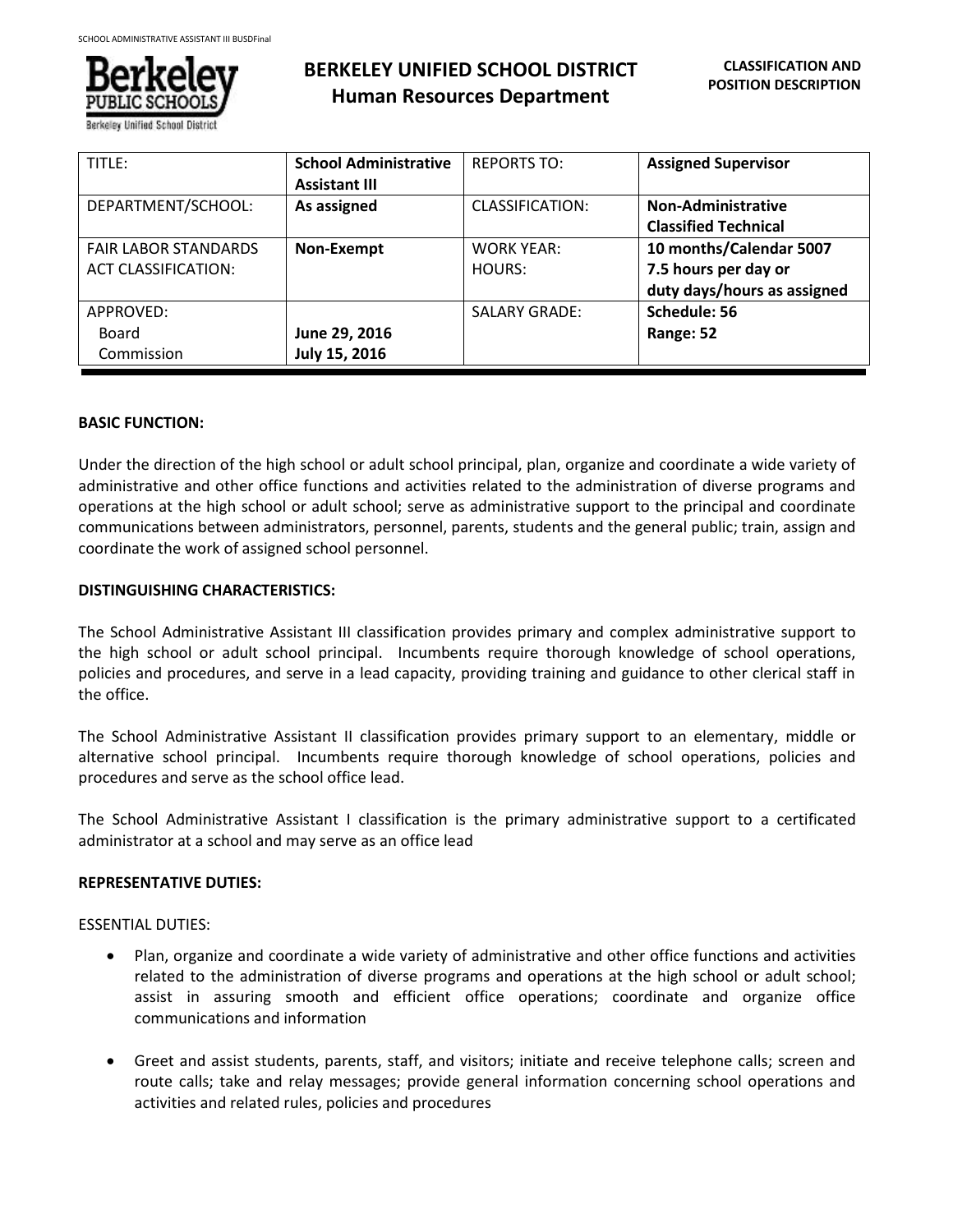- Assist the Human Resources Department with facilitating site substitute coverage using the automated substitute employee management system; greet and assist substitute employees by providing keys, materials and pertinent information
- Train, assign and coordinate the work of assigned school personnel; prepare absentee forms as directed; review work for accuracy, completeness and compliance with established guidelines and procedures
- Coordinate, schedule and attend a variety of meetings as assigned; prepare and send out notices of meetings; maintain appointment and activity calendar for the school and the principal; reserve facilities; collect and compile information for meetings, projects and workshops; prepare agendas and take minutes as directed
- Participate in scheduling and coordinating various special events and other activities as assigned by the position
- Prepare personnel requisitions for position or staffing changes using the District systems and based on information provided by the budget manager; submit personnel requisitions to the budget manager for approval and route to appropriate department for approval and/or processing
- Compose correspondence; keyboard, format and process a variety of records and documents related to assigned activities such as letters, lists, memoranda, bulletins, reports, requisitions, flyers, posters, forms, packets or other materials from detailed or rough copy; prepare contracts using fillable form and based on information provided by budget manager; proofread completed assignments
- Input a variety of data into computer system; maintain automated records and files; initiate queries and generate a variety of computerized lists, spreadsheets and reports as requested; assure accuracy of input and output data
- Compile information and prepare and maintain a variety of records and reports related to school programs and activities; review and verify accuracy and completeness of various documents; establish and maintain filing systems; process and review various forms and applications as needed
- Receive, open, sort, screen and distribute incoming mail; receive and respond to e-mails; assist in the preparation and dissemination of materials and information to the public and staff regarding various events and programs
- Administer first aid according to established procedures
- Operate a variety of office equipment including a calculator, copier, laminator, fax machine, computer and assigned software; operate a two-way radio as assigned
- Communicate with staff and outside agencies to exchange information and resolve issues or concerns
- Monitor inventory levels of office and school supplies; order, receive and assure adequate inventory levels of office and school supplies; prepare purchase requisitions for supplies and services using District systems and based on information provided by the budget manager; submit purchase requisitions to the budget manager for approval; submit purchase requisitions to the appropriate department for approval and/or processing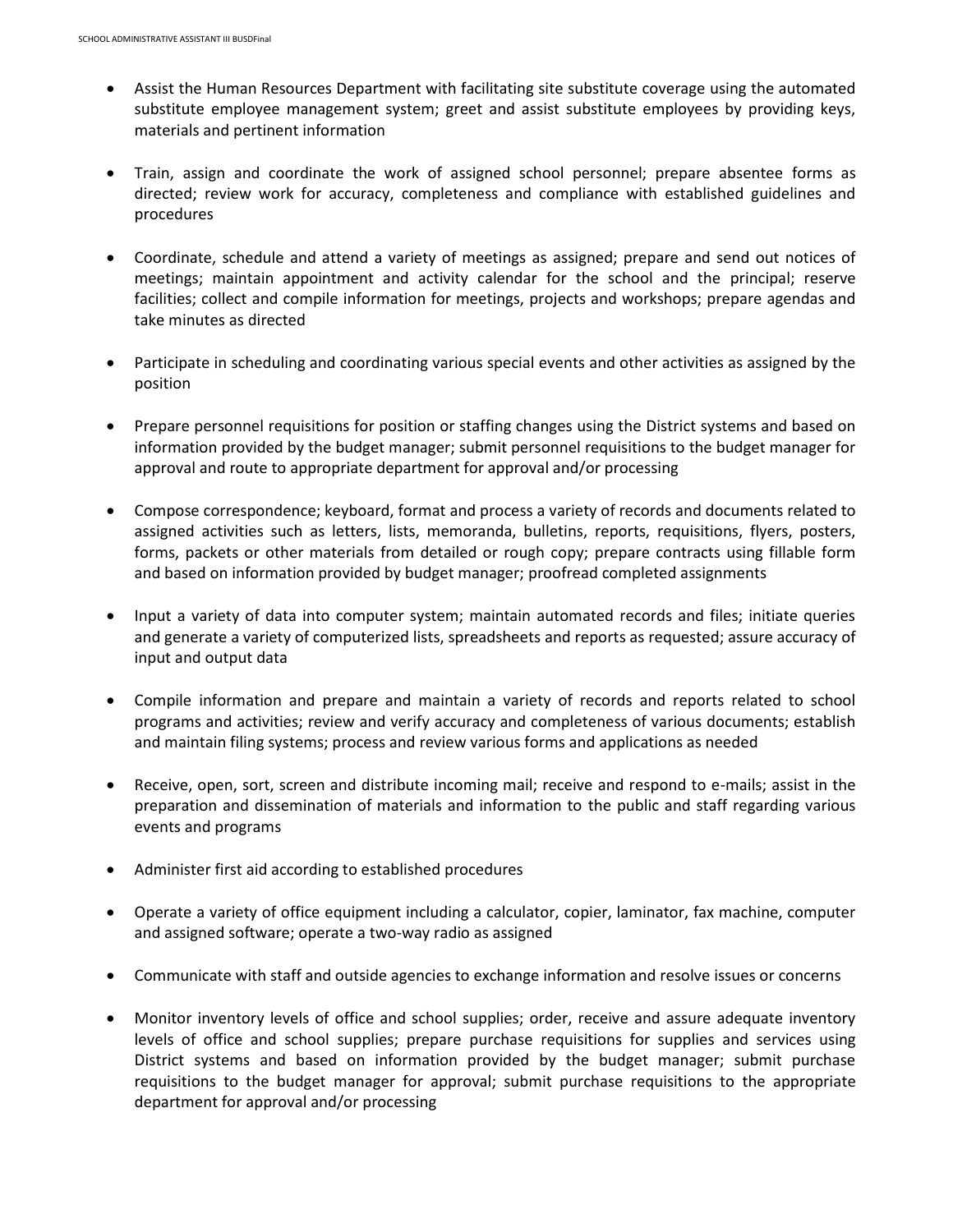Perform other activities in support of the school and office including registering/transferring students, receiving and processing money for fees, maintaining sign in/sign out sheets, and assisting with students sent to the office for health, discipline or other matters as assigned by the position; assist in coordinating events such as graduation/promotion

OTHER DUTIES: Perform related duties as assigned

### **KNOWLEDGE AND ABILITIES:**

KNOWLEDGE OF: Modern office practices, procedures and equipment Policies and objectives of assigned programs and activities Record-keeping and report preparation techniques Telephone techniques and etiquette Correct English usage, grammar, spelling, punctuation and vocabulary Business letter and report writing, editing and proofreading Computer and assigned software applications and systems Methods of collecting and organizing data and information Oral and written communication skills Interpersonal skills using tact, patience and professionalism Basic math Basic first aid and CPR techniques

## ABILITY TO:

Plan, organize and coordinate a wide variety of administrative and other office functions and activities related to the administration of diverse programs and operations at the high school or adult school Perform clerical and secretarial support duties to relieve the high school or adult school principal of administrative and clerical detail Answer telephones and greet the public courteously Assist in assuring smooth and efficient office operations Interpret, apply and explain applicable laws, codes, rules and regulations Maintain records and prepare reports

Keyboard or input data at an acceptable rate of speed

Operate a variety of office equipment including a computer and assigned software

Understand and follow oral and written directions

Establish and maintain cooperative and effective working relationships with others

Communicate effectively both orally and in writing

Compose correspondence and written materials independently or from oral instructions

Complete work with many interruptions

Meet schedules and timelines

Receive, sort and distribute mail

Add, subtract, multiply and divide quickly and accurately

Administer basic First aid and CPR as needed